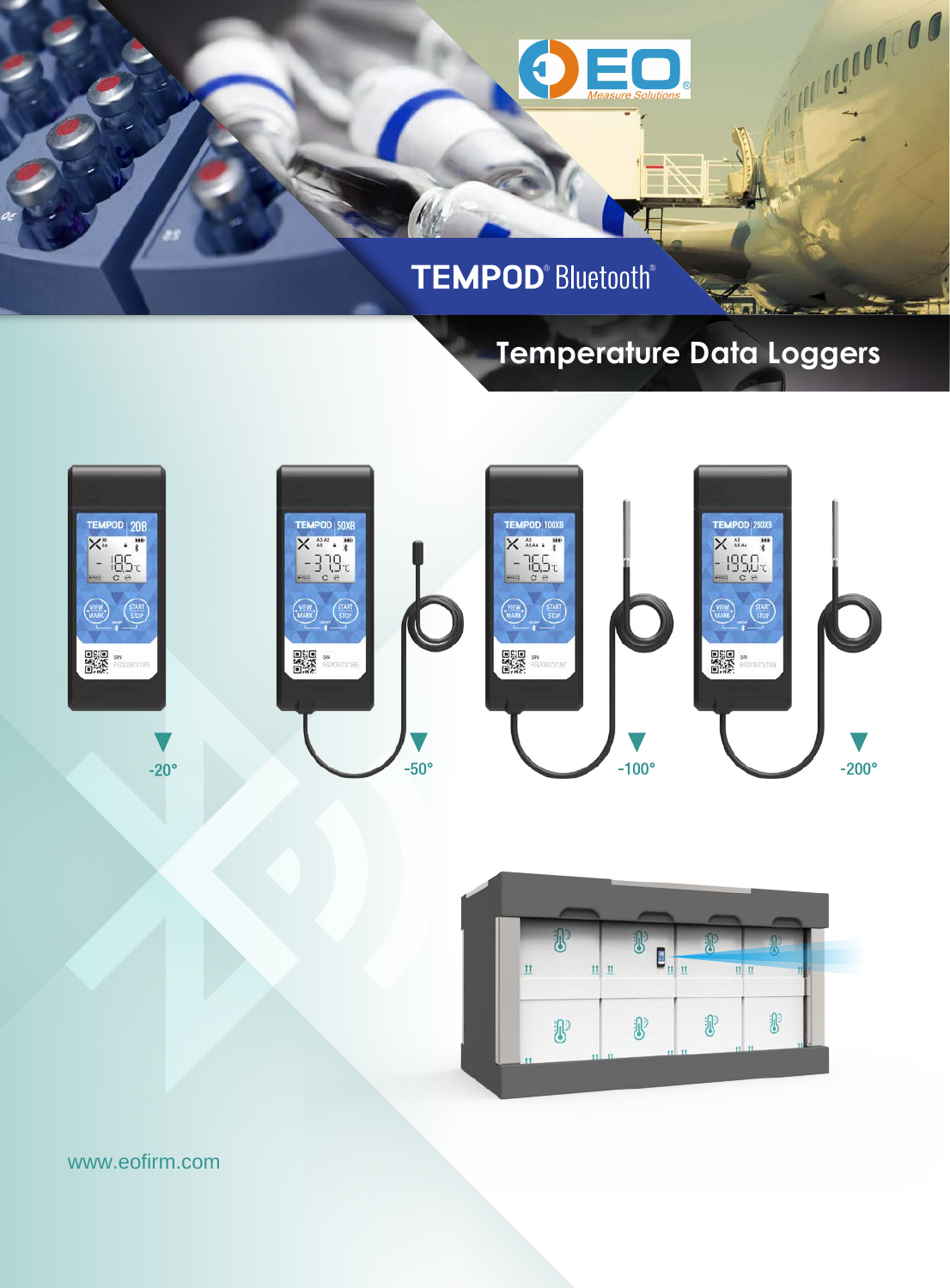

Increasing temperature excursion accidents occurred during logistics caused huge losses to companies from life science, food and chemical industries, deploying temperature monitoring devices within shipment already becomes mandatory for a qualified temperature controlled supply chain, but traditional temperature monitoring devices require programming, downloading data logger using controlled computers which are sometimes not at the same locations of departure or arrival depots, so shipping timeliness are frequently influenced due to operations involving dataloggers, not to mention downloading or checking temperature in mid-way will seriously breach temperature protection of package and compromise quality of your valuable goods.

TempSen's brand new Tempod Bluetooth temperature data logger series employs Bluetooth Low Energy technology, it brings customers the unparalleled advantages to remotely access data logger through wireless connection, customers could program, download, start and stop data logger outside of the package with few finger-taps on your smart device. and then your goods will be under the thorough monitoring across transportation.

You could easily download temperature data through USB connection either, no worries about installing software, Tempod data logger would automatically create encrypted PDF report which includes recording statistics i.e. Max, Min, MKT, alarms results including five alarm ranges, graph and event tabular data(optional), you won't miss any important information about your shipment, furthermore, raw data embedded in PDF report could be extracted after uploaded to TempSen Cloud for online data management and global accesses. LCD on Tempod data loggers also provides running and alarm status, remaining battery and statistics, you will be fully aware of what happened to your valuable goods at the first second you have the logger. With Tempod data loggers, you will have complete visibility of your shipments and your temperature controlled supply chain will be completely covered.

TempSen's strict quality control system ensure every Tempod data loggers shipped has been fully calibrated and inspected, protected data report and device access will help you better achieve regulation compliance.

# HOW TEMPOD BLUETOOTH WORKS?  $\frac{1}{\sqrt{\frac{1}{\sqrt{10}}}}$  is the set of the set of the set of the set of the set of the set of the set of the set of the set of the set of the set of the set of the set of the set of the set of the set of the set of the set o **(i.** Program &  $\partial \mathcal{D}$ 汎  $Stop \&$ Deploy Check in shipping  $\bullet$



### TEMPSEN GO APP

- ▸ Available on both IOS / Android platforms
- ▸ Search, connect, control and download Bluetooth data loggers
- ▸ Save data into local data base on your mobile device
- Present data in powerful graph and detailed statistics views.
- ▸ Export data files as PDF / Excel formats
- Send exported files to partners through email and 3rd party App
- ▸ Track event based locations and presents on map
- ▸ Sync data to TempSen Cloud (optional)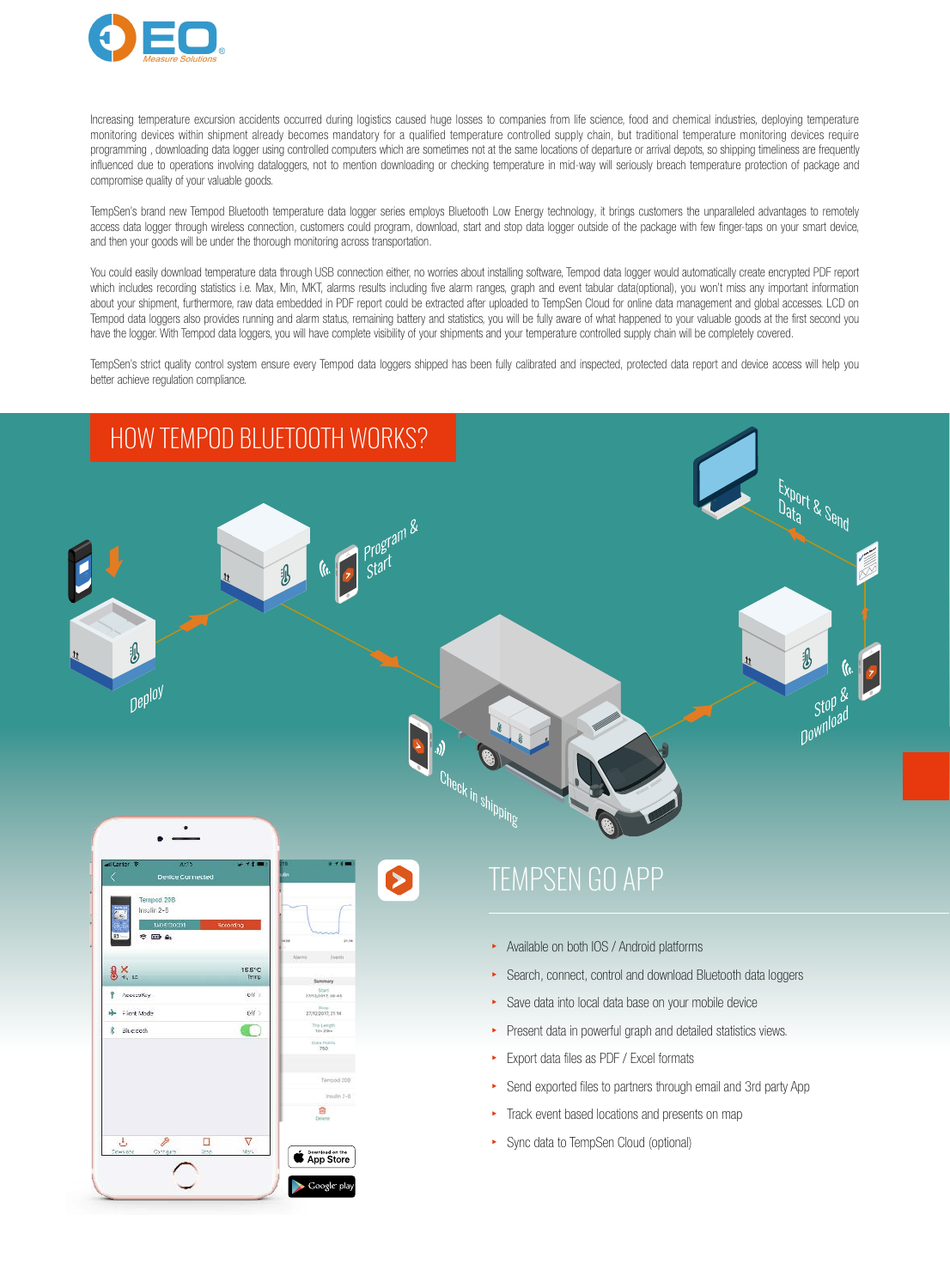### TEMPOD® BLUETOOTH® DATA LOGGERS





#### **Bluetooth® Access**

Access, control and download data logger outside of package or vehicle through Bluetooth® Low Energy (BLE) connection.



#### **Auto PDF Report With Embedded Raw Data**

Automatically generated encrypted PDF format report, no software required to access data file. PDF report includes recording summaries, statistics, alarm information, graph and optional tabular data. Embedded raw data allows further data processing via TempSen Cloud and 3rd party system.



#### **Built-in USB Connector**

Enables quick connection with PC anytime anywhere, no cable and reader required to download data.



#### **Flight Mode**

Logger keeps recording with Bluetooth® wireless turned off under Flight Mode, and user could awake logger up from xflight mode remotely using TempSen Go App on smart device.



#### **Password Protection**

Enable password protection to prevent unauthorized manipulation to device.

### APPLICATIONS





Œ F.

## TECHNOLOGY HIGHLIGHTS

- ▸ Program, control and download data logger outside of package, container or vehicle, no sabotage to thermal protection.
- ▸ Flight mode allows data loggers to keep recording with Bluetooth signal transmission turned off, and Bluetooth could be turned on remotely using TempSen Go App on mobile device.
- ▸ External sensor probe with Teflon cable allows measurement of extreme low temperature environment (applicable to models with external temperature probe)
- ▸ Software-free online configuration
- ▸ RTCA DO-160G compliant allows monitoring in air freight
- ▸ IATA PI970 II compliant, your goods with Tempod inside will not be handled as dangerous goods
- ▸ GxP regulations compliant
- ▸ Firmware user upgradable





www.eofirm.com